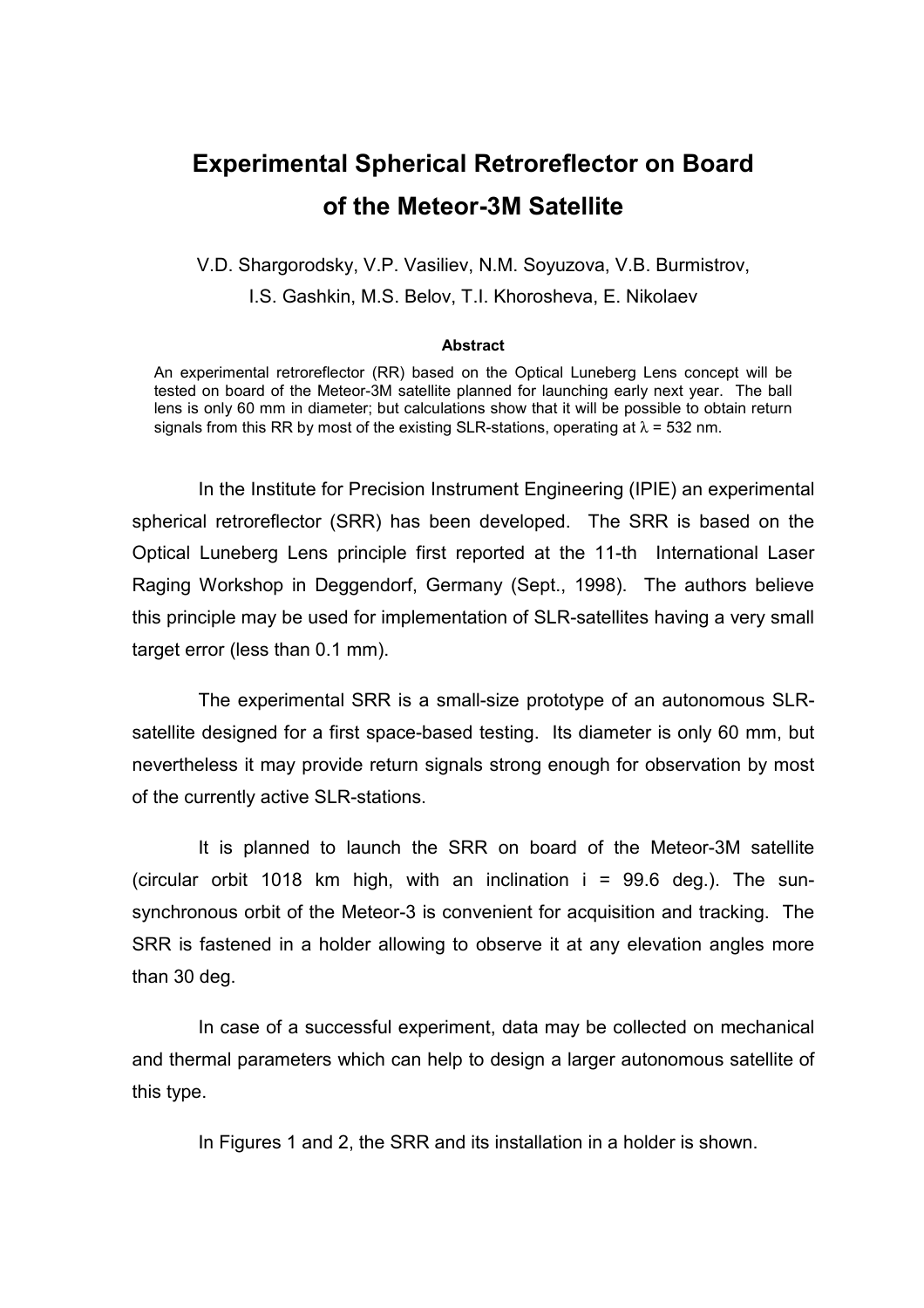

**Fig.1. Spherical retroreflector in holder** 



**Fig.2. Spherical retroreflector in holder**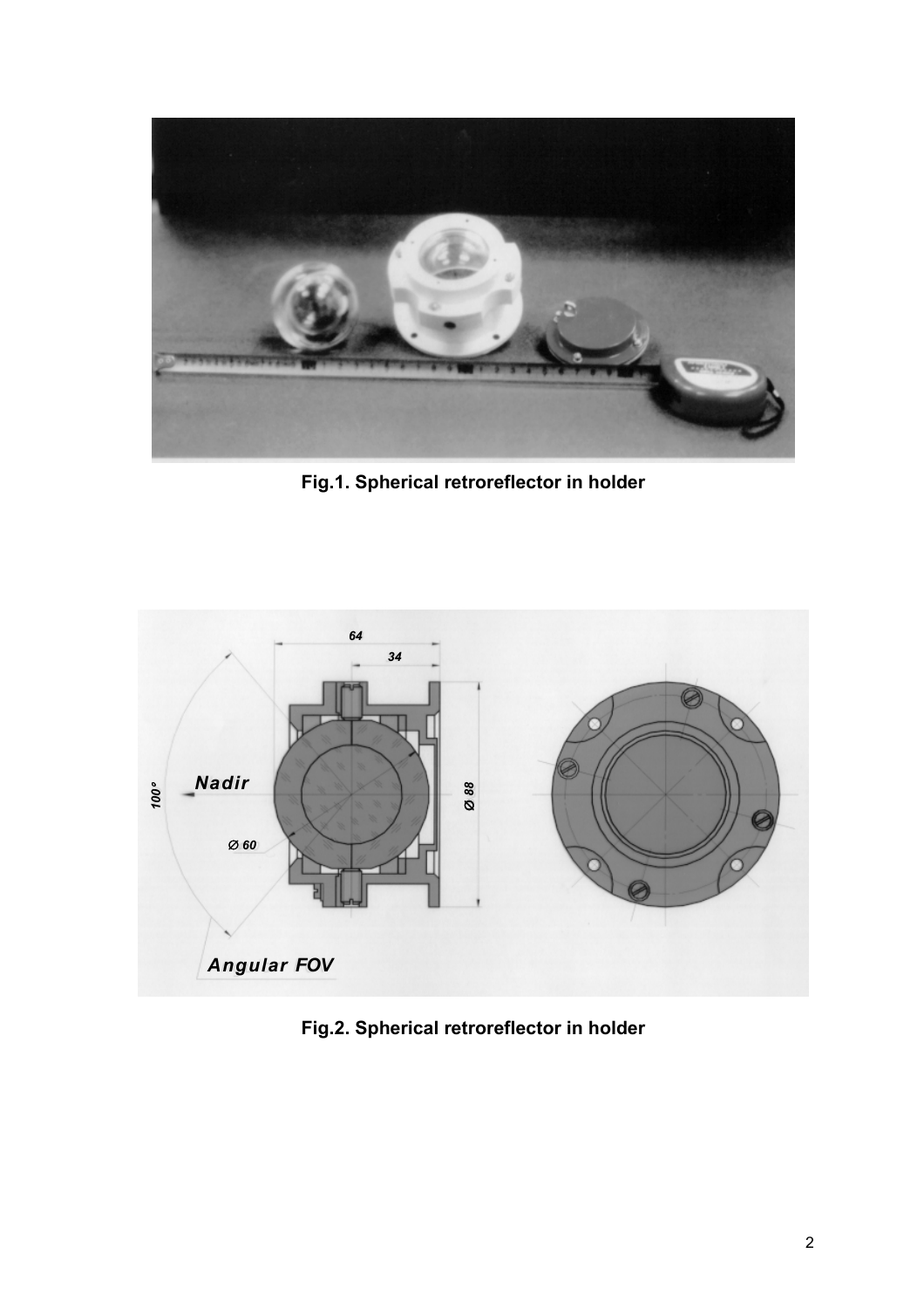In Figures 3 and 4, the SRR optical layout is shown for two slightly different implementations: with a glue layer between the inner ball and the external glass hemispheres, as well as with an air gap instead of the glue layer. The lab measurements show only a minor difference of reflection patterns for these two implementations.



**Fig.3. Spherical retroreflector: Optical layout** 



**Fig.4. Spherical retroreflector: Optical layout**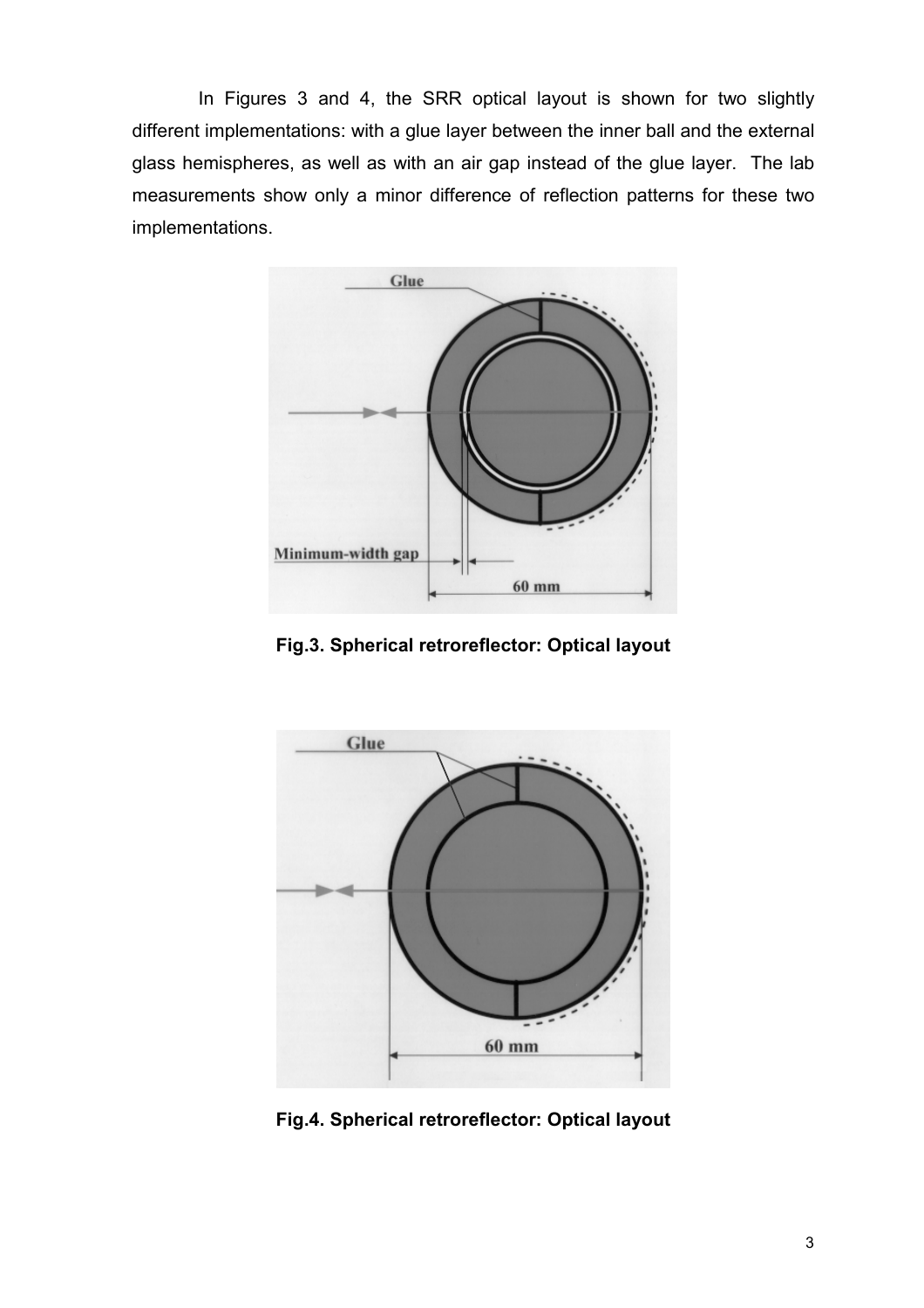In Figures 5 and 6, you can see the measured reflection pattern of such an SRR (for convenience, velocity aberration limits for the Meteor-3M satellite observation are shown in Figure 6).



**Fig.5. Reflection pattern** 



**Fig.6. Cross-section of reflection pattern**